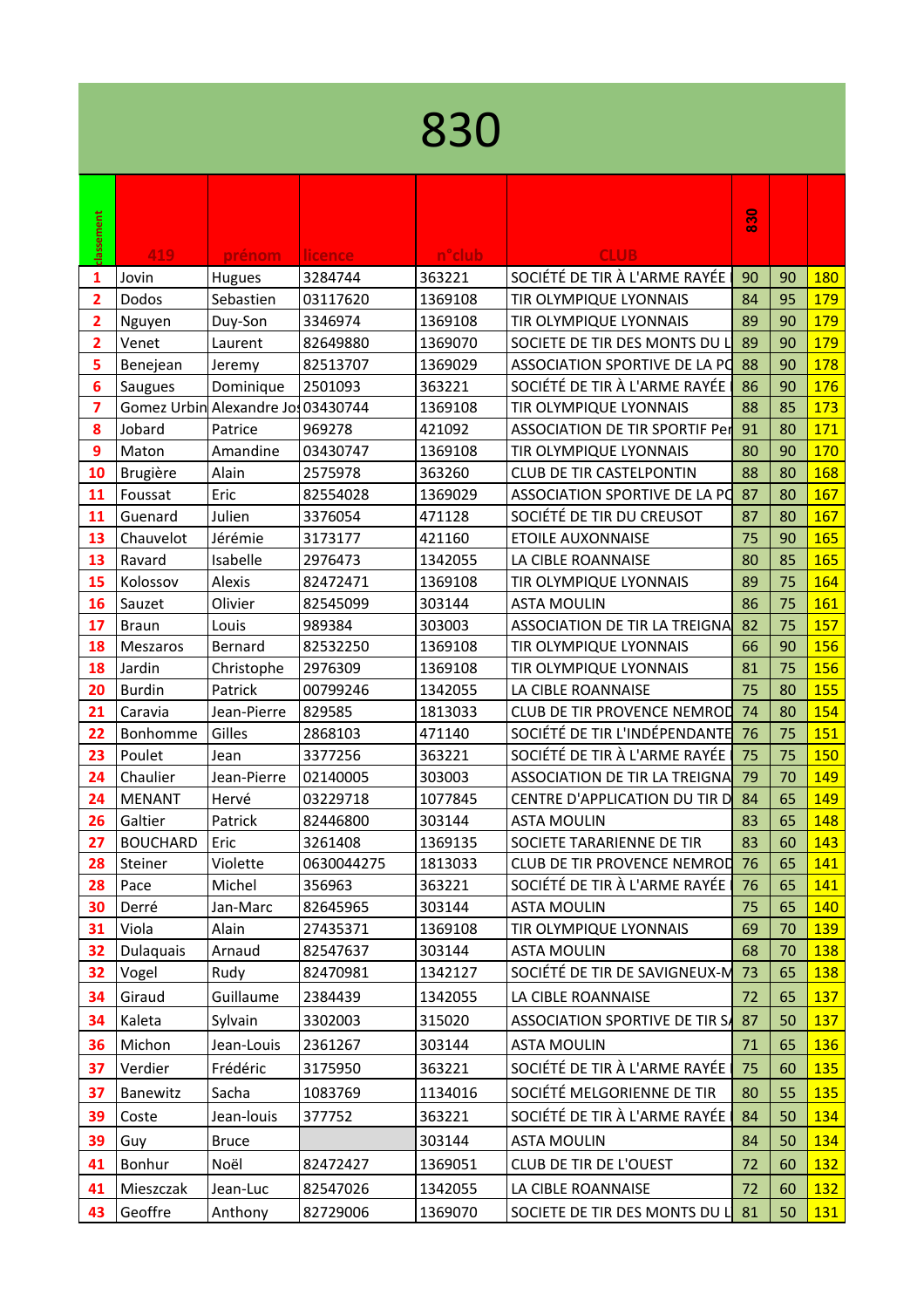| 44 | Dureuil           | Patrice               | 8251971  | 471125  | LES CHEVALIERS DE L'ARQUEBUSE    | 75 | 55 | 130            |
|----|-------------------|-----------------------|----------|---------|----------------------------------|----|----|----------------|
| 45 | Wisniewski        | Eric                  | #REF!    | 1884268 | <b>TIR SPORTIF PERTUIS</b>       | 74 | 55 | 129            |
| 46 | Dufour            | Yves                  | 82503222 | 1257013 | LA LIGNE DE MIRE D'AUGNY         | 67 | 60 | 127            |
| 47 | Moudin            | Jackie                | 3233809  | 1342140 | LES ARQUEBUSIERS DE SAINT-CH     | 81 | 40 | 121            |
| 48 | Drobniak          | Philippe              | 82546058 | 1369108 | TIR OLYMPIQUE LYONNAIS           | 84 | 35 | 119            |
| 49 | Briday            | Simon                 | 82556342 | 1342055 | LA CIBLE ROANNAISE               | 73 | 45 | <b>118</b>     |
| 50 | Charmet           | Jean-Marc             | 275813   | 1369050 | <b>CLUB DE TIR BEAUJOLAIS</b>    | 82 | 35 | 117            |
| 51 | Henrique          | Julien                | 3382466  | 363259  | <b>TIR SPORTIF RIOMOIS</b>       | 81 | 35 | 116            |
| 52 | Guegan            | Erick                 | 82498310 | 1716136 | SOCIÉTÉ DE TIR STAND ANGOUM      | 45 | 70 | 115            |
| 53 | Depeyre           | Eric                  | 82573795 | 2038035 | TIR CIBLE MONTALIEU              | 54 | 60 | 114            |
| 54 | Bourgogne         | Roger                 | 82510229 | 303144  | <b>ASTA MOULIN</b>               | 68 | 45 | 113            |
| 55 | SCHACKMAN Rémi    |                       | 02850548 | 421160  | <b>ETOILE AUXONNAISE</b>         | 79 | 30 | 109            |
| 56 | Illy              | Olivier               | 2791178  | 2038223 | <b>CLUB DE TIR GRENOBLOIS</b>    | 48 | 60 | 108            |
| 56 | RAMASSAMY Olivier |                       | 82630939 | 1369135 | SOCIETE TARARIENNE DE TIR        | 73 | 35 | 108            |
| 58 | Bonavaron         | Bernard               | 2505730  | 1342124 | TIR DE L'OBSERVATOIRE DE SAINT   | 83 | 20 | 103            |
| 59 | Genaudy           | Martial               | 02916283 | 1342055 | LA CIBLE ROANNAISE               | 61 | 40 | 101            |
| 59 | Camus             | Patrick               | 1083119  | 1342081 | CENTRE DE TIR DU MONT D'UZOH     | 71 | 30 | 101            |
| 59 | Hube              | Edmond                | 344470   | 1342009 | TIR ANDREZIEUX BOUTHEON          | 71 | 30 | 101            |
| 62 | Quillard          | Jean-jacques 82481000 |          | 471128  | SOCIÉTÉ DE TIR DU CREUSOT        | 49 | 50 | 99             |
| 63 | Bernard           | Christophe            | 82432896 | 363260  | <b>CLUB DE TIR CASTELPONTIN</b>  | 52 | 45 | 97             |
| 64 | Tarrerias         | Rémi                  | 82624253 | 363025  | SOCIÉTÉ DE TIR DE CHABRELOCHE    | 47 | 45 | 92             |
| 65 | Rage              | <b>Bruno</b>          | 82431842 | 471128  | SOCIÉTÉ DE TIR DU CREUSOT        | 36 | 50 | 86             |
| 66 | Bertrand          | Gérard                | 3332736  | 303144  | <b>ASTA MOULIN</b>               | 58 | 25 | 83             |
| 67 | Dupuy             | Jean-Michel           | 82547015 | 1342055 | LA CIBLE ROANNAISE               | 54 | 25 | 79             |
| 68 | Charton           | Olivier               | 03465822 | 471128  | SOCIÉTÉ DE TIR DU CREUSOT        | 35 | 35 | 70             |
| 69 | Seguin            | Clément               | 82522953 | 421160  | <b>ETOILE AUXONNAISE</b>         | 31 | 25 | 56             |
| 70 | Emonard           | Robert                | 3122000  | 471128  | SOCIÉTÉ DE TIR DU CREUSOT        | 18 | 15 | 33             |
| 71 | Hubert            | Dominique             | 02976878 | 1342055 | LA CIBLE ROANNAISE               | 22 | 5  | 27             |
| 72 | Barriquand        | Jean-paul             | 82617144 | 1342055 | LA CIBLE ROANNAISE               |    |    | $\overline{0}$ |
| 72 | Guyot             | Johanny               | 82656209 | 1786065 | AMICALE SPORTIVE DE TIR NEUVI    |    |    | $\overline{0}$ |
| 72 | Guyot             | cédric                | 82736391 | 1786065 | AMICALE SPORTIVE DE TIR NEUVI    |    |    | $\overline{0}$ |
| 72 | Perrier           | Michel                |          | 1342055 | LA CIBLE ROANNAISE               |    |    | $\overline{0}$ |
| 72 | Petesch           | Sébastien             | 81424404 | 1257600 | Société de Tir de l'EUROSTAND Lo |    |    | $\overline{0}$ |
| 72 | Prevost           | Jean                  | 82522581 | 2026003 | TIR SPORTIF BEAUMONTOIS          |    |    | $\overline{0}$ |
| 72 | Carteron          | Daniel                | 82483405 | 303144  | <b>ASTA MOULIN</b>               |    |    | $\overline{0}$ |
| 72 | LAURAIN           | Denis                 | 03283595 | 2038223 | <b>CLUB DE TIR GRENOBLOIS</b>    |    |    | $\overline{0}$ |
| 72 | Dhuyvetter        | Lionel                | 2427271  | 303144  | <b>ASTA MOULIN</b>               |    |    | $\overline{0}$ |
| 72 | LEPLEY            | Yannick               | 82519161 | 2038223 | <b>CLUB DE TIR GRENOBLOIS</b>    |    |    | $\overline{0}$ |
| 72 | Gerentes          | Claude                | 2599548  | 1342055 | LA CIBLE ROANNAISE               |    |    | $\overline{0}$ |
| 72 | Vittori           | Marc                  | 82425746 | 1369070 | SOCIETE DE TIR DES MONTS DU L    |    |    | $\overline{0}$ |
| 72 | Neuville          | Laurent               | 82430615 | 303144  | <b>ASTA MOULIN</b>               |    |    | $\overline{0}$ |
| 72 | Dancer            | Armand                | 00700289 | 421160  | <b>ETOILE AUXONNAISE</b>         |    |    | $\overline{0}$ |
| 72 | Thonier           | Mathias               | 2982153  | 303144  | <b>ASTA MOULIN</b>               |    |    | $\overline{0}$ |
| 72 | Ollier            | Martial               | 82723528 | 363025  | SOCIÉTÉ DE TIR DE CHABRELOCHI    |    |    | $\overline{0}$ |
| 72 | Poitoux           | Jean-Marc             | 03342410 | 1342055 | LA CIBLE ROANNAISE               |    |    | $\overline{0}$ |
| 72 | Vernusse          | Bernard               | 82492426 | 1342055 | LA CIBLE ROANNAISE               |    |    | $\overline{0}$ |
| 72 | Alvarez           | Franck                | 2882084  | 1342055 | LA CIBLE ROANNAISE               |    |    | $\overline{0}$ |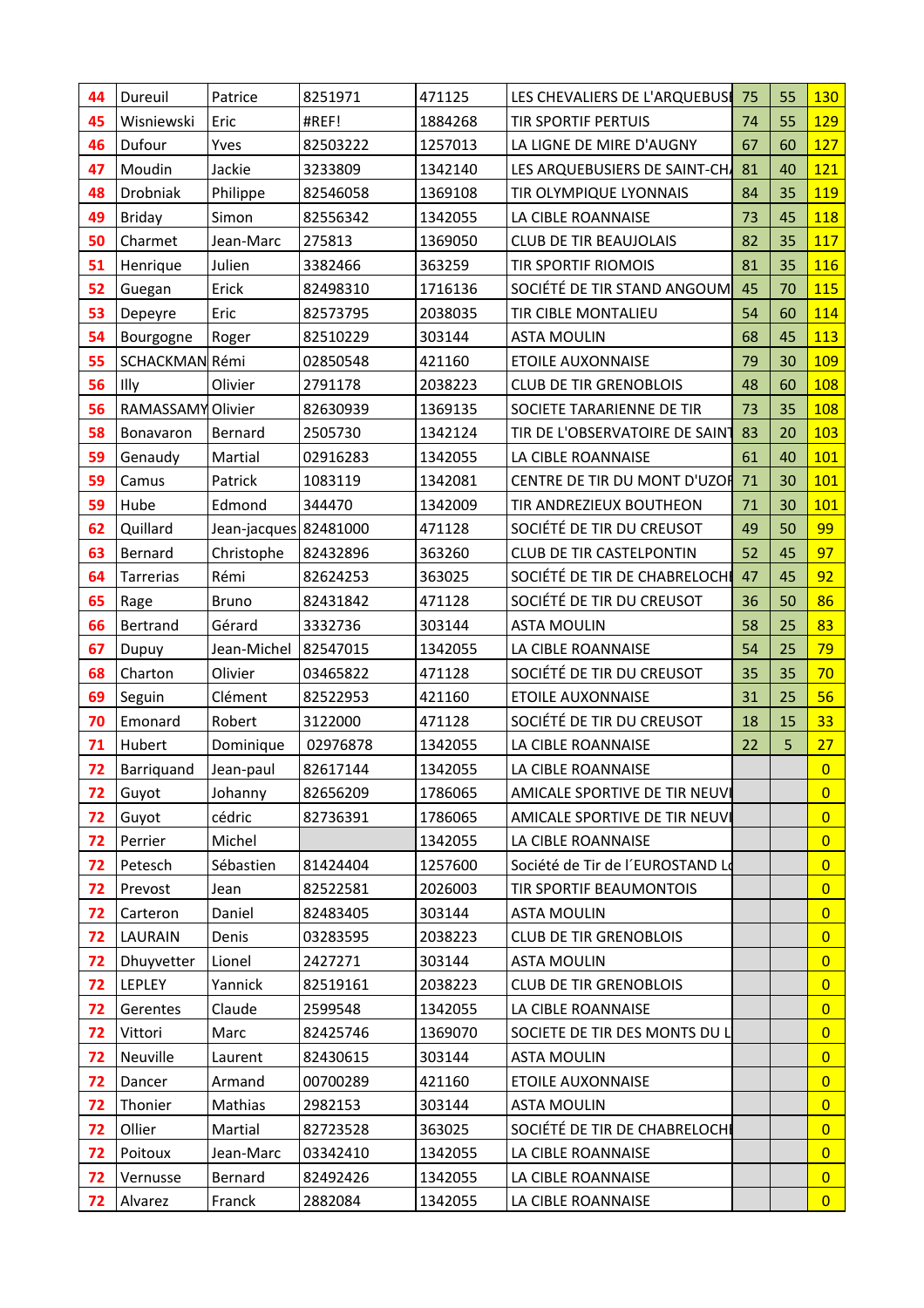| 72 | <b>MASSON</b>       | Valérie                | 82728163 | 2038223 | <b>CLUB DE TIR GRENOBLOIS</b>         | $\overline{0}$ |  |
|----|---------------------|------------------------|----------|---------|---------------------------------------|----------------|--|
| 72 | Murat               | Olivier                | 82424871 | 1342055 | LA CIBLE ROANNAISE                    | $\overline{0}$ |  |
| 72 | Villard             | <b>Bruno</b>           | 82540177 | 1369070 | SOCIETE DE TIR DES MONTS DU L         | $\overline{0}$ |  |
| 72 | Fougere             | Bernard                | 27101371 | 1342081 | CENTRE DE TIR DU MONT D'UZOF          | $\overline{0}$ |  |
| 72 | <b>Brot</b>         | Daniel                 | 3315929  | 1342009 | TIR ANDREZIEUX BOUTHEON               | $\overline{0}$ |  |
| 72 | Pertuiset           | Jérôme                 | 82463742 | 906001  | TIR CLUB DES VALLEES                  | $\overline{0}$ |  |
| 72 | <b>RICHARD</b>      | Jean Charles           |          | 1342055 | LA CIBLE ROANNAISE                    | $\overline{0}$ |  |
| 72 | <b>KOPP</b>         | Marine                 | 82713017 | 1369070 | SOCIETE DE TIR DES MONTS DU L         | $\overline{0}$ |  |
| 72 | Chevalier           | Guy                    | 82595487 | 1342055 | LA CIBLE ROANNAISE                    | $\overline{0}$ |  |
| 72 | Martin              | Frederic               | 03417821 | 1094063 | <b>ASSOCIATION SPORTIVE DES CHE</b>   | $\overline{0}$ |  |
| 72 | <b>Scheers</b>      | Jacky                  | 82586125 | 1342055 | LA CIBLE ROANNAISE                    | $\overline{0}$ |  |
| 72 | Kopp                | Jean-Christon 82687252 |          | 1369070 | SOCIETE DE TIR DES MONTS DU L'        | $\overline{0}$ |  |
| 72 | Guyon               | Loic                   | 3476309  | 1342055 | LA CIBLE ROANNAISE                    | $\overline{0}$ |  |
| 72 | Pognant             | Mickael                | 3158000  | 471128  | SOCIÉTÉ DE TIR DU CREUSOT             | $\overline{0}$ |  |
| 72 | Gherardi            | Alain                  | 02122508 | 1342055 | LA CIBLE ROANNAISE                    | $\overline{0}$ |  |
| 72 | Chaize              | Vincent                | 3218521  | 1342055 | LA CIBLE ROANNAISE                    | $\overline{0}$ |  |
| 72 | Caney               | Quentin                | 82548797 | 471128  | SOCIÉTÉ DE TIR DU CREUSOT             | $\overline{0}$ |  |
| 72 | Carlotti            | Arnaud                 | 3455912  | 1369050 | <b>CLUB DE TIR BEAUJOLAIS</b>         | $\overline{0}$ |  |
| 72 |                     |                        |          |         |                                       | $\overline{0}$ |  |
| 72 | Grangé              | Jean-Michel   82673227 |          | 741249  | A.J.S. - Association Sport et Jeune   | $\overline{0}$ |  |
| 72 | Richefort           | Philippe               | 3451904  | 1786065 | AMICALE SPORTIVE DE TIR NEUVI         | $\overline{0}$ |  |
| 72 | Moreau              | Frederic               | 82659405 | 421092  | <b>ASSOCIATION DE TIR SPORTIF Per</b> | $\overline{0}$ |  |
| 72 | Foucher             | Eric                   | 873217   | 1369055 | <b>ASSOCIATION SPORTIVE CALUIRE</b>   | $\overline{0}$ |  |
| 72 | Robert              | Jean-François 3377634  |          | 303144  | <b>ASTA MOULIN</b>                    | $\overline{0}$ |  |
| 72 | Trinquet            | Jean                   | 3377636  | 303144  | <b>ASTA MOULIN</b>                    | $\overline{0}$ |  |
| 72 | Guillot             | Daniel                 | 3412268  | 303144  | <b>ASTA MOULIN</b>                    | $\overline{0}$ |  |
| 72 | Guillot             | Corentin               | 03477941 | 303144  | <b>ASTA MOULIN</b>                    | $\overline{0}$ |  |
| 72 | Seychal             | Aurelien               | 3185306  | 1342081 | CENTRE DE TIR DU MONT D'UZOF          | $\overline{0}$ |  |
| 72 | Dietrich            | Thierry                | 82448464 | 1369158 | <b>CERCLE DES AMIS DU TIR SPORTIF</b> | $\overline{0}$ |  |
| 72 | Revil-Baudari Nadia |                        | 82714843 | 2038223 | <b>CLUB DE TIR GRENOBLOIS</b>         | $\overline{0}$ |  |
| 72 | Eveno               | Pierre                 | 03117567 | 2038223 | <b>CLUB DE TIR GRENOBLOIS</b>         | $\overline{0}$ |  |
| 72 | Paire               | Christian              | 82433556 | 2038223 | <b>CLUB DE TIR GRENOBLOIS</b>         | $\overline{0}$ |  |
| 72 | <b>Brenet</b>       | Philippe               | 2737354  | 421160  | <b>ETOILE AUXONNAISE</b>              | $\overline{0}$ |  |
| 72 | Bach                | Michel                 | 3462350  | 1342055 | LA CIBLE ROANNAISE                    | $\overline{0}$ |  |
| 72 | Rolle               | Philippe               | 82707658 | 1342055 | LA CIBLE ROANNAISE                    | $\overline{0}$ |  |
| 72 | Maillet             | Jean-Paul              | 82547017 | 1342055 | LA CIBLE ROANNAISE                    | $\overline{0}$ |  |
| 72 | <b>MURA</b>         | Cécilia                | 82694195 | 1342055 | LA CIBLE ROANNAISE                    | $\overline{0}$ |  |
| 72 | Coupe               | Jean-Michel            | 03344542 | 1342055 | LA CIBLE ROANNAISE                    | $\overline{0}$ |  |
| 72 | Gardet              | Jean-Paul              | 03111757 | 1342055 | LA CIBLE ROANNAISE                    | $\overline{0}$ |  |
| 72 | MEI                 | Nobert                 |          | 1342055 | LA CIBLE ROANNAISE                    | $\overline{0}$ |  |
| 72 | Michelet            | Walter                 | 82601116 | 471125  | LES CHEVALIERS DE L'ARQUEBUSI         | $\overline{0}$ |  |
| 72 | Chevalier           | Jean-Paul              | 807110   | 1369016 | <b>LUGDUNUM TIR</b>                   | $\overline{0}$ |  |
| 72 | Carretero           | Longino                | 82579691 | 363221  | SOCIÉTÉ DE TIR À L'ARME RAYÉE         | $\overline{0}$ |  |
| 72 | Salaun              | Hervé                  | 82643315 | 363221  | SOCIÉTÉ DE TIR À L'ARME RAYÉE         | $\overline{0}$ |  |
| 72 | Koch                | Olivier                | 03386118 | 1257600 | Société de Tir de l'EUROSTAND Lo      | $\overline{0}$ |  |
| 72 | Trussardi           | Frédéric               | 82673145 | 1257600 | Société de Tir de l'EUROSTAND Lo      | $\overline{0}$ |  |
| 72 | <b>STEINER</b>      | Julien                 | 82624745 | 1342127 | SOCIÉTÉ DE TIR DE SAVIGNEUX-M         | $\overline{0}$ |  |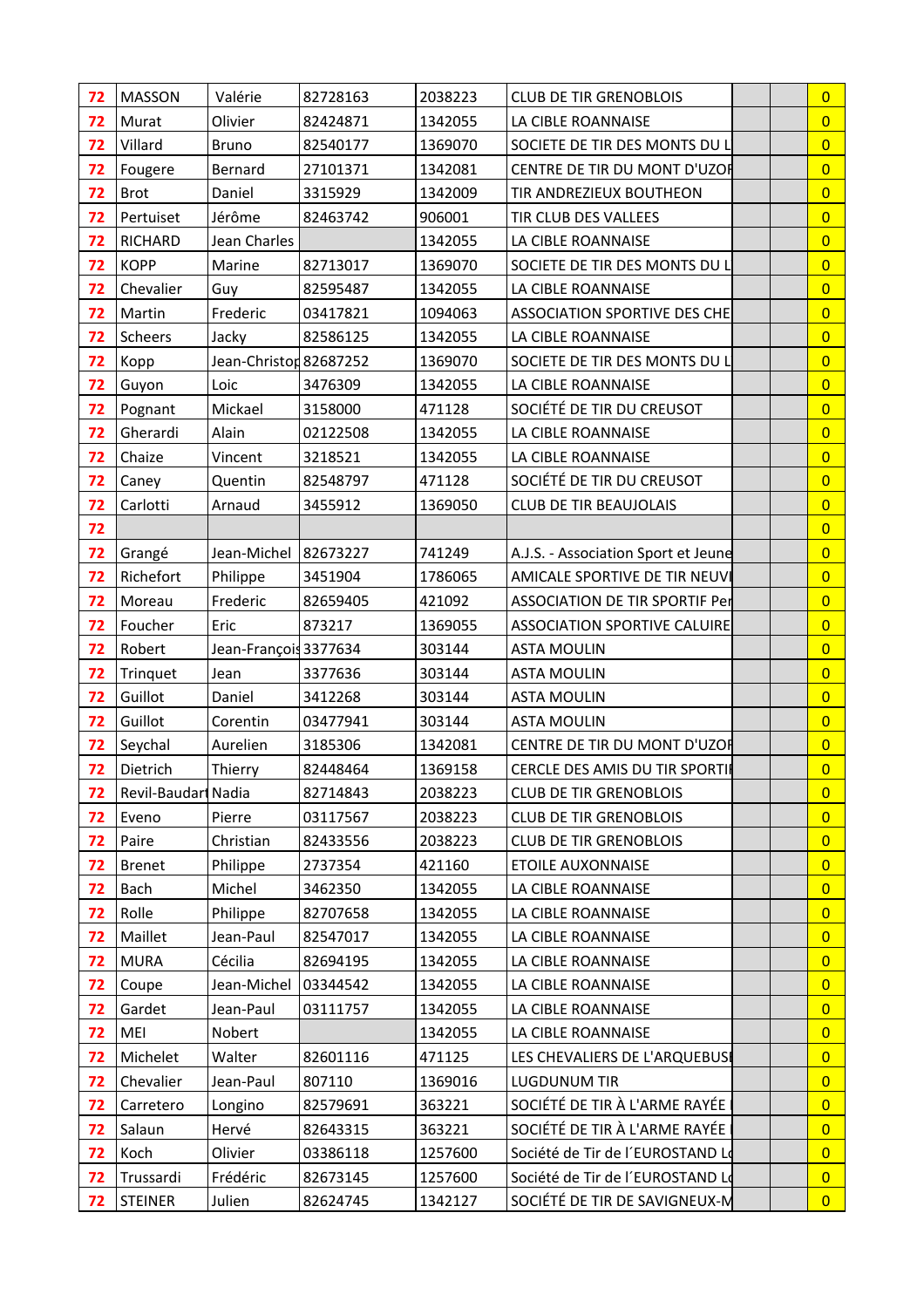| 72       | Vaucanson        | Hubert                | 524997   | 1342100 | SOCIETE DE TIR DES CADRES DE R | $\overline{0}$                   |  |
|----------|------------------|-----------------------|----------|---------|--------------------------------|----------------------------------|--|
| 72       | Mialon           | Hervé                 | 237888   | 1342100 | SOCIETE DE TIR DES CADRES DE R | $\overline{0}$                   |  |
| 72       | Debarbouille Luc |                       | 82478678 | 1369070 | SOCIETE DE TIR DES MONTS DU L' | $\overline{0}$                   |  |
| 72       | Lejeune          | Pierre                | 1090149  | 471128  | SOCIÉTÉ DE TIR DU CREUSOT      | $\overline{0}$                   |  |
| 72       | Duvauchel        | Jean-Sébastic 2865105 |          | 471128  | SOCIÉTÉ DE TIR DU CREUSOT      | $\overline{0}$                   |  |
| 72       | Trambouze        | Eric                  | 2371297  | 1369144 | SOCIÉTÉ DE TIR SPORTIF DE LYON | $\overline{0}$                   |  |
| 72       | Dutertre         | Emilien               | 2979698  | 1369135 | SOCIETE TARARIENNE DE TIR      | $\overline{0}$                   |  |
| 72       | Couzinou         | Lucie                 | 82546537 | 1369108 | TIR OLYMPIQUE LYONNAIS         | $\overline{0}$                   |  |
| 72       | Quesada          | Michaël               | 82588263 | 2026003 | TIR SPORTIF BEAUMONTOIS        | $\overline{0}$                   |  |
| 72       | Thiery           | Thibaut               | 3462332  | 810335  | TIR SPORTIF TROYEN             | $\overline{0}$                   |  |
| 72       | Grisard          | Maurice               | 03263402 | 2026215 | U.G.A.P. Section Tir           | $\overline{0}$                   |  |
| 72       | Mallet           | Lionel-Arman 2595397  |          | 1813137 | <b>VITROLLES SPORT TIR</b>     | $\overline{0}$                   |  |
| 72       |                  |                       |          |         |                                | $\overline{0}$                   |  |
| 72       |                  |                       |          |         |                                | $\overline{0}$                   |  |
| 72       |                  |                       |          |         |                                | $\overline{0}$                   |  |
| 72       |                  |                       |          |         |                                | $\overline{0}$                   |  |
| 72       |                  |                       |          |         |                                | $\overline{0}$                   |  |
| 72       |                  |                       |          |         |                                | $\overline{0}$                   |  |
| 72       |                  |                       |          |         |                                | $\overline{0}$                   |  |
| 72       |                  |                       |          |         |                                | $\overline{0}$                   |  |
| 72       |                  |                       |          |         |                                | $\overline{0}$                   |  |
| 72       |                  |                       |          |         |                                | $\overline{0}$                   |  |
| 72       |                  |                       |          |         |                                | $\overline{0}$                   |  |
| 72       |                  |                       |          |         |                                | $\overline{0}$                   |  |
| 72       |                  |                       |          |         |                                | $\overline{0}$                   |  |
| 72       |                  |                       |          |         |                                | $\overline{0}$                   |  |
| 72       |                  |                       |          |         |                                | $\overline{0}$                   |  |
| 72       |                  |                       |          |         |                                | $\overline{0}$                   |  |
| 72       |                  |                       |          |         |                                | $\overline{0}$                   |  |
| 72       |                  |                       |          |         |                                | $\overline{0}$                   |  |
| 72       |                  |                       |          |         |                                | $\overline{0}$                   |  |
| 72       |                  |                       |          |         |                                | $\overline{0}$                   |  |
| 72       |                  |                       |          |         |                                | $\overline{0}$                   |  |
| 72<br>72 |                  |                       |          |         |                                | $\overline{0}$                   |  |
| 72       |                  |                       |          |         |                                | $\overline{0}$<br>$\overline{0}$ |  |
| 72       |                  |                       |          |         |                                | $\overline{0}$                   |  |
| 72       |                  |                       |          |         |                                | $\overline{0}$                   |  |
| 72       |                  |                       |          |         |                                | $\overline{0}$                   |  |
| 72       |                  |                       |          |         |                                | $\overline{0}$                   |  |
| 72       |                  |                       |          |         |                                | $\overline{0}$                   |  |
| 72       |                  |                       |          |         |                                | $\overline{0}$                   |  |
| 72       |                  |                       |          |         |                                | $\overline{0}$                   |  |
| 72       |                  |                       |          |         |                                | $\overline{0}$                   |  |
| 72       |                  |                       |          |         |                                | $\overline{0}$                   |  |
| 72       |                  |                       |          |         |                                | $\overline{0}$                   |  |
| 72       |                  |                       |          |         |                                | $\overline{0}$                   |  |
|          |                  |                       |          |         |                                |                                  |  |